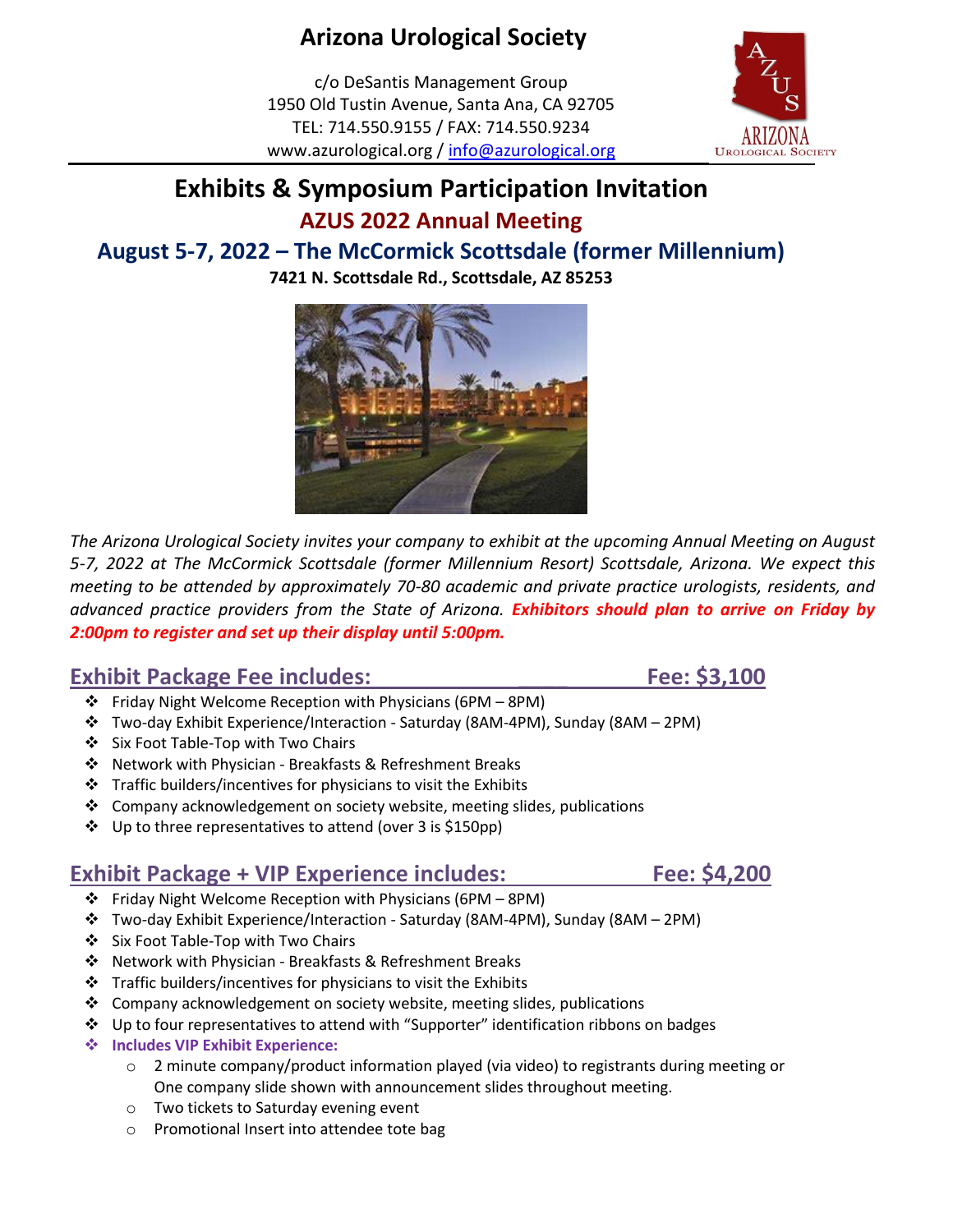### **Exhibit & Symposia Slot Package:**

### **(Saturday/Sunday)\_\_\_\_\_\_\_\_\_\_\_\_\_\_\_\_\_\_\_\_\_\_\_\_\_\_\_\_\_\_\_ Fee: \$5,500**

- ❖ 30 Minute Symposium time slot (on Saturday or Sunday based on availability)
- ❖ Two-day Exhibit Experience/Interaction Saturday (8AM-3PM), Sunday (8AM 2PM)
- ❖ Six Foot Table-Top with Two Chairs
- ❖ Network with Physician Breakfasts & Refreshment Breaks
- ❖ Friday Night Welcome Reception with Physicians (6PM 8PM)
- ❖ Traffic builders/incentives for physicians to visit the Exhibits
- ❖ Company acknowledgement on society website, meeting slides, publications
- ❖ Up to four representatives to attend with "Supporter" identification ribbons on badges
- ❖ **Includes VIP Exhibit Experience:**
	- o Preferred location in Exhibits Area
	- o Two tickets to Saturday evening event
	- o Promotional Insert into attendee tote bag
	- o Admission to Sunday Resident Research Presentation Luncheon

### **(Saturday Lunch Slot)\_\_\_\_\_\_\_\_\_\_\_\_\_\_\_\_\_\_\_\_\_\_\_\_\_\_\_\_\_Fee: \$10,750**

- ❖ One-hour Symposium time slot (Saturday lunch slot)
- ❖ Two-day Exhibit Experience/Interaction Saturday (8AM-4PM), Sunday (8AM 2PM)
- ❖ Six Foot Table-Top with Two Chairs
- ❖ Network with Physician Breakfasts & Refreshment Breaks
- ❖ Friday Night Welcome Reception with Physicians (6PM 8PM)
- ❖ Incentives for physicians to visit the Exhibits
- ❖ Company acknowledgement on society website, meeting slides, publications
- ❖ Up to four representatives to attend "Supporter" identification ribbons on badges
- ❖ Includes cost of lunch and audio visual expenses
- ❖ **Includes VIP Exhibit Experience:**
	- o Preferred location in Exhibits Area
	- o One company slide shown with announcement slides throughout meeting.
	- o Two tickets to Saturday evening event
	- o Promotional Insert into attendee tote bag
	- o Admission to Sunday Resident Research Presentation Luncheon

### **DEADLINE TO RECEIVE FORM: JUNE 10**

**FEES WILL INCREASE AFTER JUNE 10 BY \$300 PER ITEMS ABOVE**

### **ADDITIONAL SUGGESTED SUPPORT ITEMS**

- Official Program Book full page color ad \$1,500
- One company slide shown with announcement slides throughout meeting \$1,000
- Meeting Eblast \$1500 (1 blast) / \$2,000 (2 blasts)
- Attendee Tote Bag Insert \$500
- Your company signage prominent in Registration Area \$500
- Support of a morning/mid-morning coffee break \$500
- Support of Slide Preview Station \$250

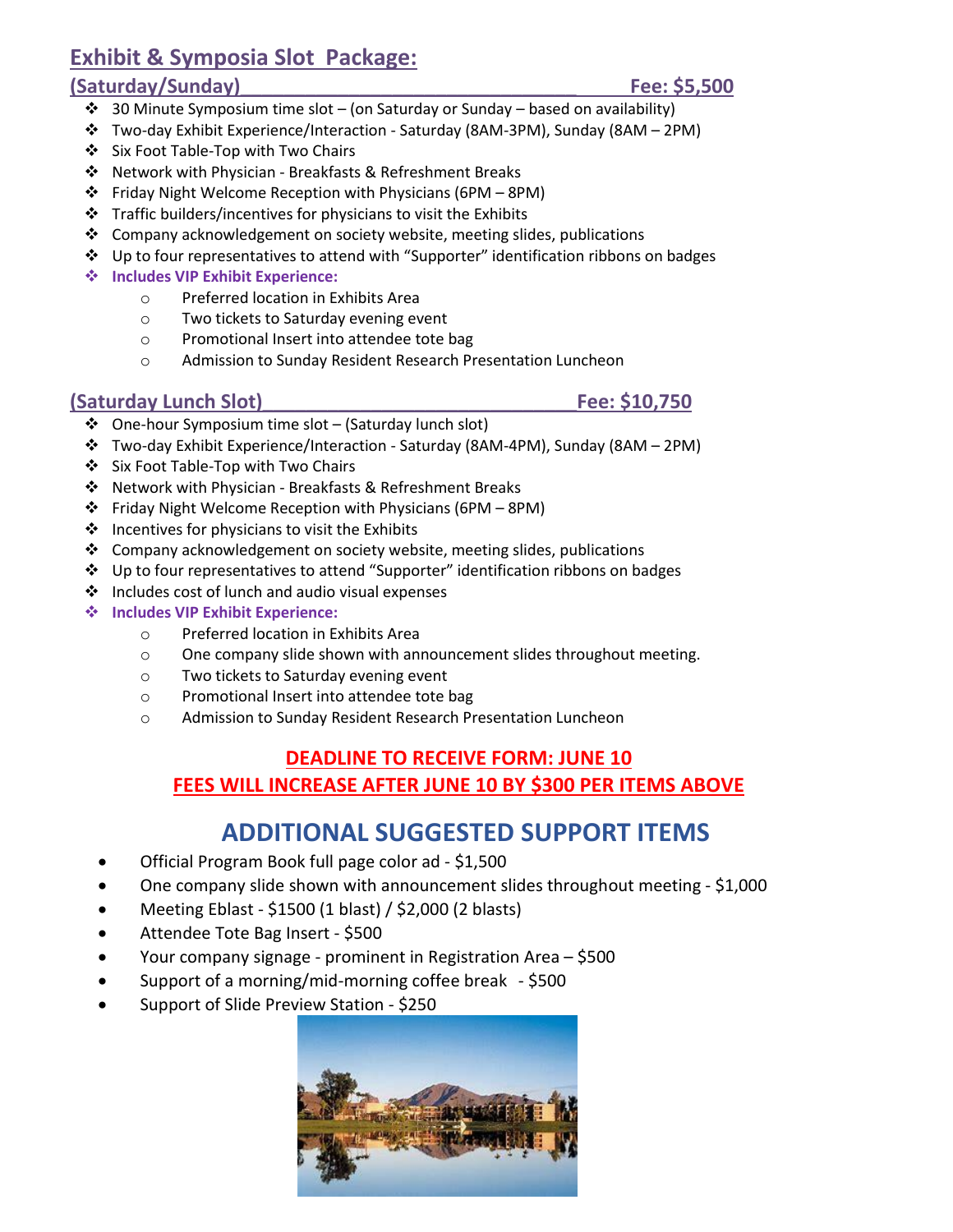### **Arizona Urological Society**

#### **Annual Meeting Exhibitor/Symposia Form – 2022 – DEADLINE: JUNE 10**

Send this form to AZUS - FAX: 714.550.9234 / email: [info@azurological.org](mailto:info@azurological.org)

| <b>Company Name:</b>                                            |            |                                           |    |         |                                                                             |
|-----------------------------------------------------------------|------------|-------------------------------------------|----|---------|-----------------------------------------------------------------------------|
| Contact:                                                        |            |                                           |    |         |                                                                             |
| <b>Address:</b>                                                 |            |                                           |    |         |                                                                             |
| City/State/Zip                                                  |            |                                           |    |         |                                                                             |
| Tel:                                                            |            |                                           |    |         |                                                                             |
| Website:                                                        |            |                                           |    |         |                                                                             |
| Email:                                                          |            |                                           |    |         |                                                                             |
|                                                                 |            |                                           |    |         |                                                                             |
| Rep #1 Attending:                                               |            |                                           |    |         |                                                                             |
| Email #1                                                        |            |                                           |    |         |                                                                             |
|                                                                 |            |                                           |    |         |                                                                             |
| <b>Rep#2 Attending:</b>                                         |            |                                           |    |         |                                                                             |
| Email #2                                                        |            |                                           |    |         |                                                                             |
|                                                                 |            |                                           |    |         |                                                                             |
| Rep#3 Attending:                                                |            |                                           |    |         |                                                                             |
| Email #3                                                        |            |                                           |    |         |                                                                             |
| <b>Electrical Needed</b>                                        | <b>YES</b> | <b>NO</b>                                 |    |         | (table top will be placed by an outlet-reps should bring an extension cord) |
| <b>Select Package from below:</b>                               |            | <b>FEES ON OR BEFORE JUNE 10 &gt;&gt;</b> |    | Fee     | <b>Totals</b>                                                               |
| Exhibit Package:                                                |            |                                           |    | \$3,100 | \$                                                                          |
| Exhibit Package & VIP Experience                                |            | \$4,200                                   | \$ |         |                                                                             |
| Exhibit Package & 1/2 hour Speaker Program & VIP Experience     |            | \$5,500                                   | \$ |         |                                                                             |
| Exhibit Package & 1 hour Speaker Lunch Program & VIP Experience |            | \$10,750                                  | \$ |         |                                                                             |
| Add-On Support item(s)                                          |            |                                           | \$ | \$      |                                                                             |
| Over 3 representatives:                                         |            | \$150/rep                                 | \$ |         |                                                                             |
| <b>Grand Total</b>                                              |            |                                           |    | \$      |                                                                             |

#### **CANCELLATIONS MUST BE SENT VIA EMAIL**

Cancellations prior to May 1, 2022 are subject to 40% cancellation fee. Cancellations prior to June 1, 2022 and after May 1, 2022 are subject to 50% cancellation fee. No refunds will be made for cancellations received after June 1, 2022 for either exhibits or symposiums. Should the meeting be cancelled or go virtual, exhibitors will have the option to be refunded or continue virtually with the meeting. **In order to hold booth space, fees must accompany the application.**

Checks payable to **Arizona Urological Society.** Send to AZUS-FAX: 714.550.9234 / email[: info@azurological.org](mailto:info@azurological.org)

| <b>Credit Card:</b>            | Visa/Mastercard | <b>Discover</b> | <b>AMEX</b> |                                                                                                           |
|--------------------------------|-----------------|-----------------|-------------|-----------------------------------------------------------------------------------------------------------|
| Card#:                         |                 |                 | Expire:     | <b>Security Code:</b>                                                                                     |
| <b>Cardholder Name:</b>        |                 |                 |             |                                                                                                           |
| <b>Email for confirmation:</b> |                 |                 |             |                                                                                                           |
|                                |                 |                 |             | Credit card payments: I hereby authorize my credit card to be charged, the total fees as indicated above. |